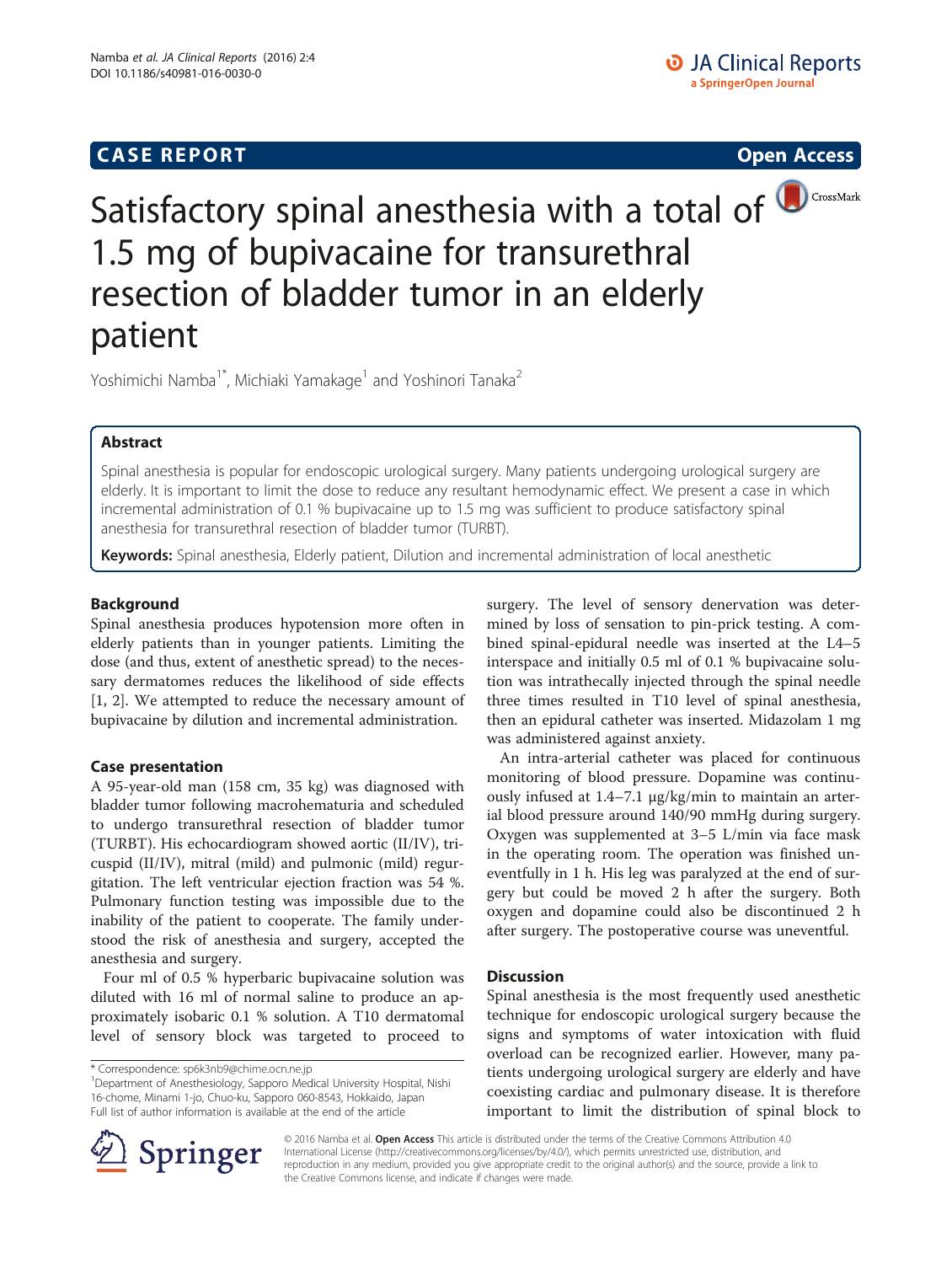<span id="page-1-0"></span>reduce adverse hemodynamic and pulmonary effects in such patients [3, 4].

Baydilek et al. [5] compared continuous spinal anesthesia (CSA) with single-dose spinal anesthesia (SDSA) in geriatric patients undergoing transurethral resection of prostate. In their group SDSA, 2.5 ml of 0.5 % levobupivacaine (12.5 mg) was injected through the spinal needle and in their Group CSA, initially 2 ml of 0.25 % levobupivacaine (5 mg) was injected through the intrathecal catheter. If the level of sensory block had not reached T10, an extra 1 ml of 0.25 % levobupivacaine (2.5 mg) was given through the catheter, this was repeated until T10 block level was reached. The mean effective dose in Group CSA was  $(8.70 \pm 1.63)$  mg. They found that CSA provided better hemodynamic stability, shorter recovery period and equal anesthetic quality. Similar findings to the study of Baydilek et al. were reported by others with spinal anesthesia for orthopedic lower extremity surgery [6–[11](#page-2-0)], but none of them diluted the local anesthetic solution.

Concentration of local anesthetic in cerebrospinal fluid (CSF) is one of the factors affecting uptake of local anesthetic into neural tissue [1, 2]. We diluted local anesthetic solution to attenuate the intensity of neural blockade.

Density of CSF at 37 °C ranges from 0.9998 g/ml to 1.005 g/ml varying with reports [2, [12](#page-2-0)–[16](#page-2-0)]. Specific gravity of 0.5 % hyperbaric bupivacaine solution at 20 °C is 1.025–1.031 (AstraZeneca Pharmaceutical Company). Density of normal saline at 20 °C is 1.004 g/ml, and that of distilled water at 20 °C is 0.9982 g/ml (Otsuka Pharmaceutical Company). Calculated density of our diluted 0.1 % solution at 20 °C is 1.0078–1.009 mg/ml. Increasing temperature decreases the density of a solution [1, 2]. Our diluted 0.1 % solution would have been warmed up to patient's CSF temperature and the density would have been less than 1.0078–1.009 mg/ml. In fact, our diluted anesthetic solution worked as an approximately isobaric solution.

One of the most serious complications of spinal anesthesia is cardiac arrest [\[17](#page-2-0)–[19\]](#page-2-0). The cardiologist suggested the possibility of cardiac arrest in this case. Unnecessary high level of spinal anesthesia-induced sympathetic blockade should be avoided. The spread of SDSA is reported to be unpredictable [2]. However, our method, incremental administration of diluted local anesthetic solution, made it possible not only to predict but also to control the spread of local anesthetic.

Many articles suggest that the addition of fentanyl or sufentanil can enhance local anesthesia and thereby reduce the dose of local anesthetics with more stable hemodynamics for urological surgery [3, [20](#page-2-0), [21\]](#page-2-0) and other surgery [[11](#page-2-0), [22](#page-2-0)–[26](#page-2-0)]. Had we added fentanyl to bupivacaine, it might have reduced the dose of bupivacaine and

provided more stable hemodynamics and the need for vasopressors.

#### Conclusions

The dose of intrathecal bupivacaine to produce a T10 level is reported to be 10–15 mg [1]. This case report demonstrates that when diluted bupivacaine was given in incremental doses of 0.5 mg, a total of 1.5 mg could be sufficient to produce satisfactory spinal anesthesia to proceed to TURBT in an elderly patient. This lower dose can minimize the risk of spinal anesthesia. Prolonged surgery and postoperative pain can be controlled by the combined spinal-epidural anesthesia.

### Consent

Written informed consent was obtained from patient's daughter.

#### **Abbreviations**

TURBT: Transurethral resection of bladder tumor; CSA: Continuous spinal anesthesia; SDSA: Single-dose spinal anesthesia; CSF: Cerebrospinal fluid.

#### Competing interests

The authors declare that they have no competing interest.

#### Authors' contributions

All autors read and approved the final manuscript.

#### Author details

<sup>1</sup>Department of Anesthesiology, Sapporo Medical University Hospital, Nishi 16-chome, Minami 1-jo, Chuo-ku, Sapporo 060-8543, Hokkaido, Japan. 2 Department of Urology, Hokkaido Prefectural Esashi Hospital, 484 Fushikido-cho, Esashi-cho, Hiyama-gun 043-0022, Hokkaido, Japan.

#### Received: 24 December 2015 Accepted: 27 January 2016 Published online: 02 April 2016

#### References

- 1. Brull R, Macfarlane AJR, Chan VWS. Spinal, Epidural, and Caudal Anesthesia. In: Miller RD, editor. MILLER'S ANESTHESIA. Elsevier: Saunders; 2015. p. 1684–720.
- 2. Pitkanen M. Spinal (Subarachnoid) Blockade. In: Cousins MJ, Carr DB, Horlocker TT, Bridenbaum PO, editors. Cousins and Bridenbaugh's Neural Blockade in Clinical Anesthesia and Pain Medicine. Philadelphia: Williams & Willkins; 2009. p. 213–40.
- 3. Kararmaz A, Kaya S, Turhanoglu S, Ozyimaz A. Low-dose bupivacainefentanyl spinal anaesthesia for transurethral prostatectomy. Anesthesia. 2003;58:526–30.
- 4. Labbene I, Lamine K, Gharsallah H, Jebali A, Adhoum A, Ghozzi A, et al. SPINAL ANESTHESIA FOR ENDOSCOPIC UROLOGICAL SURGEY –Low dose vs. Varying dose of Hyperbaric Bupivacaine. MEJ ANESTH. 2007;19:369–84.
- 5. Baydilek Y, Yurtlu BS, Hanci V, Ayoglu H, Okyay RD, Kayhan GE, et al. The comparison of levobupivacaine in continuous or single dose spinal anesthesia for transurethral resection of prostate surgery. Rev Bras Anestesiol. 2014;64:89–97.
- 6. Klimscha W, Weinstabl C, Ilias W, Mayer N, Kashanipour A, Schneider B, et al. Continuous spinal anesthesia with a microcatheter and Low-dose bupivacaine decreases the hemodynamic effects of centroneuraxis block in elderly patients. Anesth Analg. 1993;77:275–80.
- 7. Schnider TW, Mueller-Duysing S, Johr M, Gerber H. Incremental dosing versus single-dose spinal anesthesia and hemodynamic stability. Anesth Analg. 1993;77:1174–8.
- 8. Favarel-Garrigues JF, Sztark F, Petitjean ME. Hemodynamic effects of spinal anesthesia in the elderly: single dose versus titration through a catheter. Anesth Analg. 1996;82:312–16.
- 9. Goy RW-L, Chee-Seng Y, Sia AT-H, Choo-Kok K, Liang S. The median effective dose of intrathecal hyperbaric bupivacaine is larger in the single-